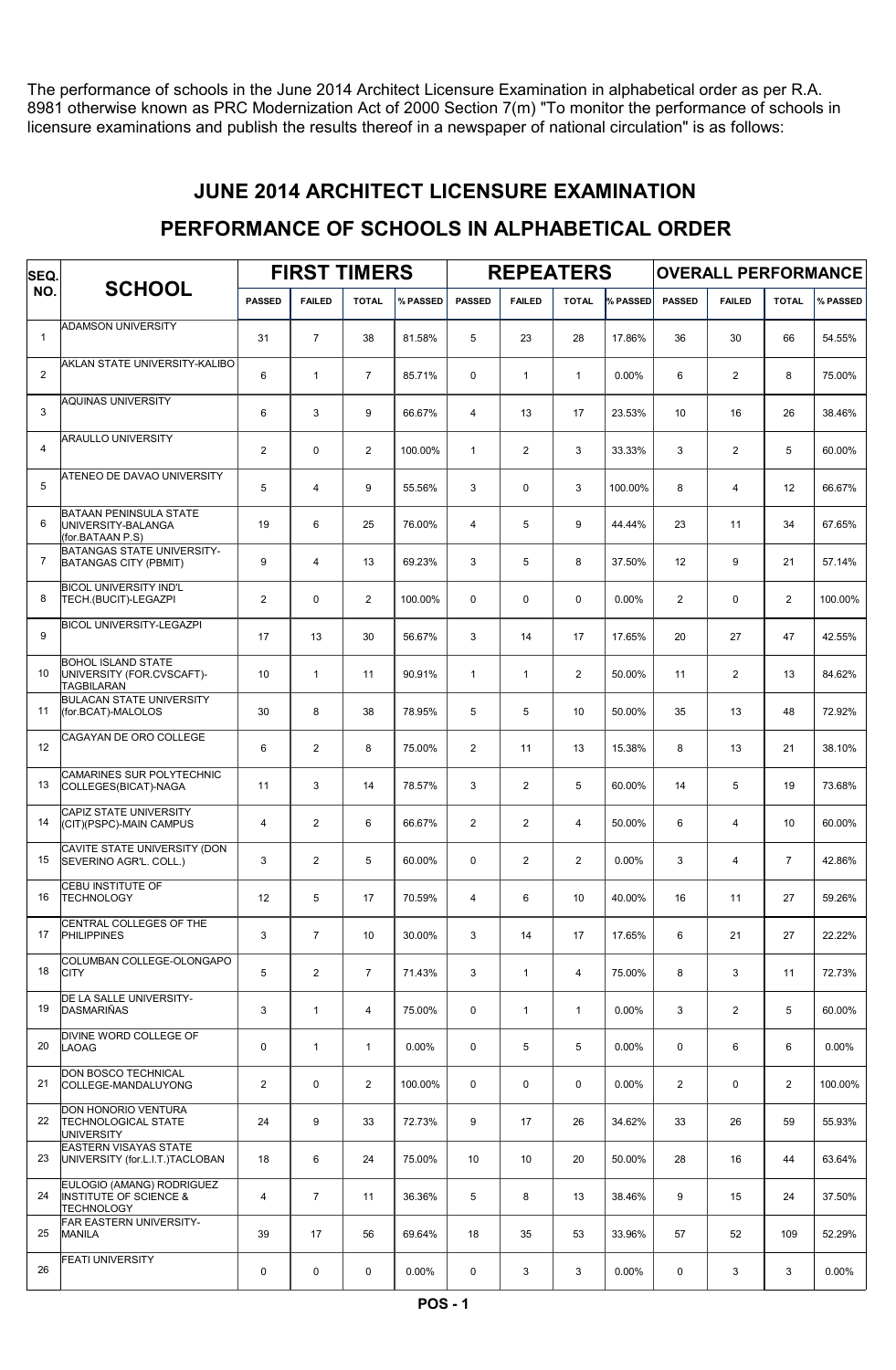# PERFORMANCE OF SCHOOLS IN ALPHABETICAL ORDER JUNE 2014 ARCHITECT LICENSURE EXAMINATION

| SEQ. |                                                                              | <b>FIRST TIMERS</b> |                |                |          | <b>REPEATERS</b> |                |                 | <b>OVERALL PERFORMANCE</b> |                 |                |                |          |
|------|------------------------------------------------------------------------------|---------------------|----------------|----------------|----------|------------------|----------------|-----------------|----------------------------|-----------------|----------------|----------------|----------|
| NO.  | <b>SCHOOL</b>                                                                | <b>PASSED</b>       | <b>FAILED</b>  | <b>TOTAL</b>   | % PASSED | <b>PASSED</b>    | <b>FAILED</b>  | <b>TOTAL</b>    | % PASSED                   | <b>PASSED</b>   | <b>FAILED</b>  | <b>TOTAL</b>   | % PASSED |
| 27   | <b>FOUNDATION UNIVERSITY</b>                                                 | $\mathbf 0$         | $\overline{1}$ | $\mathbf{1}$   | 0.00%    | $\mathbf 0$      | $\mathbf 0$    | 0               | $0.00\%$                   | $\mathbf 0$     | $\mathbf{1}$   | $\mathbf{1}$   | 0.00%    |
| 28   | HOLY ANGEL UNIVERSITY                                                        | 13                  | $\overline{7}$ | 20             | 65.00%   | 3                | $\mathbf 0$    | 3               | 100.00%                    | 16              | $\overline{7}$ | 23             | 69.57%   |
| 29   | <b>ISABELA STATE UNIVERSITY-</b><br><b>ILAGAN</b>                            | 0                   | 3              | 3              | 0.00%    | 2                | $\mathbf 0$    | $\overline{2}$  | 100.00%                    | $\overline{2}$  | 3              | 5              | 40.00%   |
| 30   | LA CONSOLACION COLLEGE-<br><b>BACOLOD CITY</b>                               | 16                  | $\overline{4}$ | 20             | 80.00%   | 5                | 6              | 11              | 45.45%                     | 21              | 10             | 31             | 67.74%   |
| 31   | <b>LUZONIAN UNIVERSITY</b><br><b>FOUNDATION-LUCENA CITY</b>                  | $\mathbf 0$         | $\mathbf{1}$   | $\mathbf{1}$   | 0.00%    | $\mathbf 0$      | 0              | $\mathbf 0$     | 0.00%                      | $\mathbf 0$     | $\mathbf{1}$   | $\mathbf{1}$   | 0.00%    |
| 32   | LYCEUM NORTHWESTERN UNIV-<br><b>DAGUPAN CITY</b>                             | 3                   | $\overline{1}$ | $\overline{4}$ | 75.00%   | 3                | $\overline{2}$ | 5               | 60.00%                     | 6               | 3              | 9              | 66.67%   |
| 33   | MANUEL L. QUEZON UNIVERSITY                                                  | $\mathbf{1}$        | 3              | 4              | 25.00%   | 2                | 8              | 10              | 20.00%                     | 3               | 11             | 14             | 21.43%   |
| 34   | MANUEL S. ENVERGA UNIV.<br><b>FOUNDATION-LUCENA CITY</b>                     | $\overline{4}$      | 2              | 6              | 66.67%   | $\mathbf 0$      | 3              | 3               | $0.00\%$                   | $\overline{4}$  | 5              | 9              | 44.44%   |
| 35   | MAPUA INSTITUTE OF<br><b>TECHNOLOGY-MANILA</b>                               | 19                  | 8              | 27             | 70.37%   | $\overline{4}$   | 6              | 10 <sup>°</sup> | 40.00%                     | 23              | 14             | 37             | 62.16%   |
| 36   | MINDANAO UNIVERSITY OF<br><b>SCIENCE &amp; TECHNOLOGY-CDO</b>                | 10                  | 2              | 12             | 83.33%   | $\mathbf{1}$     | $\mathbf{1}$   | $\mathbf{2}$    | 50.00%                     | 11              | 3              | 14             | 78.57%   |
| 37   | MINDANAO UNIVERSITY OF<br><b>SCIENCE AND TECHNOLOGY</b>                      | $\mathbf{1}$        | $\mathbf 0$    | $\mathbf{1}$   | 100.00%  | $\mathbf 0$      | $\mathbf{1}$   | $\mathbf{1}$    | 0.00%                      | $\mathbf{1}$    | $\mathbf{1}$   | 2              | 50.00%   |
| 38   | NATIONAL UNIVERSITY-MANILA                                                   | 3                   | 3              | 6              | 50.00%   | 2                | 10             | 12              | 16.67%                     | 5               | 13             | 18             | 27.78%   |
| 39   | <b>NEGROS ORIENTAL STATE</b><br>UNIVERSITY (CVPC)-DUMAGUETE                  | 11                  | $\overline{1}$ | 12             | 91.67%   | $\mathbf 0$      | $\mathbf{1}$   | $\mathbf{1}$    | 0.00%                      | 11              | $\overline{2}$ | 13             | 84.62%   |
| 40   | NORTHWESTERN UNIVERSITY                                                      | 3                   | 5              | 8              | 37.50%   | 2                | 3              | 5               | 40.00%                     | 5               | 8              | 13             | 38.46%   |
| 41   | NOTRE DAME OF DADIANGAS<br>UNIVERSITY, INC                                   | $\mathbf{1}$        | $\mathbf 0$    | $\mathbf{1}$   | 100.00%  | $\mathbf 0$      | $\mathbf{1}$   | $\mathbf{1}$    | $0.00\%$                   | $\mathbf{1}$    | $\mathbf{1}$   | $\overline{2}$ | 50.00%   |
| 42   | NOTRE DAME OF MARBEL<br><b>UNIVERSITY</b>                                    | 0                   | $\mathbf 0$    | $\mathbf 0$    | 0.00%    | $\mathbf{1}$     | $\mathbf 0$    | $\mathbf{1}$    | 100.00%                    | $\mathbf{1}$    | $\mathbf 0$    | $\mathbf{1}$   | 100.00%  |
| 43   | NUEVA ECIJA UNIVERSITY OF<br><b>SCIENCE &amp; TECHNOLOGY-</b><br>CABANATUAN) | 12 <sup>°</sup>     | 3              | 15             | 80.00%   | $\overline{7}$   | 8              | 15              | 46.67%                     | 19              | 11             | 30             | 63.33%   |
| 44   | PALAWAN STATE UNIVERSITY-P.<br><b>PRINCESA</b>                               | 3                   | $\mathbf{1}$   | $\overline{4}$ | 75.00%   | $\mathbf{1}$     | $\overline{2}$ | 3               | 33.33%                     | 4               | 3              | $\overline{7}$ | 57.14%   |
| 45   | PAMANTASAN NG LUNGSOD NG<br><b>MAYNILA</b>                                   | 32                  | 2              | 34             | 94.12%   | 3                | $\mathbf 0$    | 3               | 100.00%                    | 35              | $\overline{2}$ | 37             | 94.59%   |
| 46   | PANGASINAN STATE UNIVERSITY-<br><b>URDANETA</b>                              | $\overline{4}$      | $\mathbf 0$    | 4              | 100.00%  | $\mathbf 0$      | $\mathbf 0$    | $\mathbf 0$     | $0.00\%$                   | 4               | $\mathbf 0$    | $\overline{4}$ | 100.00%  |
| 47   | PHILIPPINE COLLEGE OF<br><b>SCIENCE &amp; TECHNOLOGY-</b><br><b>CALASIAO</b> | $\mathbf{1}$        | $\mathbf 0$    | $\mathbf{1}$   | 100.00%  | $\mathbf 0$      | $\mathbf 0$    | $\mathbf 0$     | 0.00%                      | $\mathbf{1}$    | $\mathbf 0$    | $\mathbf{1}$   | 100.00%  |
| 48   | POLYTECHNIC UNIVERSITY OF<br>THE PHILIPPINES-MAIN-STA. MESA                  | 28                  | 5              | 33             | 84.85%   | 5                | 3              | 8               | 62.50%                     | 33              | 8              | 41             | 80.49%   |
| 49   | RIZAL TECHNOLOGICAL<br><b>UNIVERSITY</b>                                     | 10 <sup>°</sup>     | 3              | 13             | 76.92%   | $\mathbf 0$      | 2              | $\overline{2}$  | 0.00%                      | 10 <sup>°</sup> | 5              | 15             | 66.67%   |
| 50   | SAINT JOSEPH INSTITUTE OF<br><b>TECHNOLOGY</b>                               | $\mathbf{1}$        | $\mathbf{1}$   | $\overline{2}$ | 50.00%   | $\mathbf 0$      | $\overline{2}$ | $\overline{2}$  | 0.00%                      | $\mathbf{1}$    | 3              | $\overline{4}$ | 25.00%   |
| 51   | SAINT LOUIS COLLEGE OF SAN<br><b>FERNANDO</b>                                | 5                   | 2              | $\overline{7}$ | 71.43%   | $\mathbf 0$      | 0              | $\mathbf 0$     | 0.00%                      | 5               | $\overline{2}$ | $\overline{7}$ | 71.43%   |
| 52   | <b>SAINT LOUIS UNIVERSITY</b>                                                | 29                  | 3              | 32             | 90.63%   | $\overline{2}$   | 4              | 6               | 33.33%                     | 31              | $\overline{7}$ | 38             | 81.58%   |
| 53   | SAINT MARY'S UNIVERSITY                                                      | 3                   | $\mathbf{1}$   | $\overline{4}$ | 75.00%   | $\mathbf{1}$     | $\mathbf{1}$   | $\overline{2}$  | 50.00%                     | 4               | $\overline{2}$ | 6              | 66.67%   |
| 54   | SORSOGON STATE COLLEGE-<br>SORSOGON                                          | $\overline{4}$      | 3              | $\overline{7}$ | 57.14%   | $\mathbf 0$      | $\overline{2}$ | $\overline{2}$  | 0.00%                      | 4               | 5              | 9              | 44.44%   |
| 55   | SURIGAO EDUCATION CENTER                                                     | 3                   | 3              | 6              | 50.00%   | 0                | 0              | 0               | $0.00\%$                   | 3               | 3              | 6              | 50.00%   |